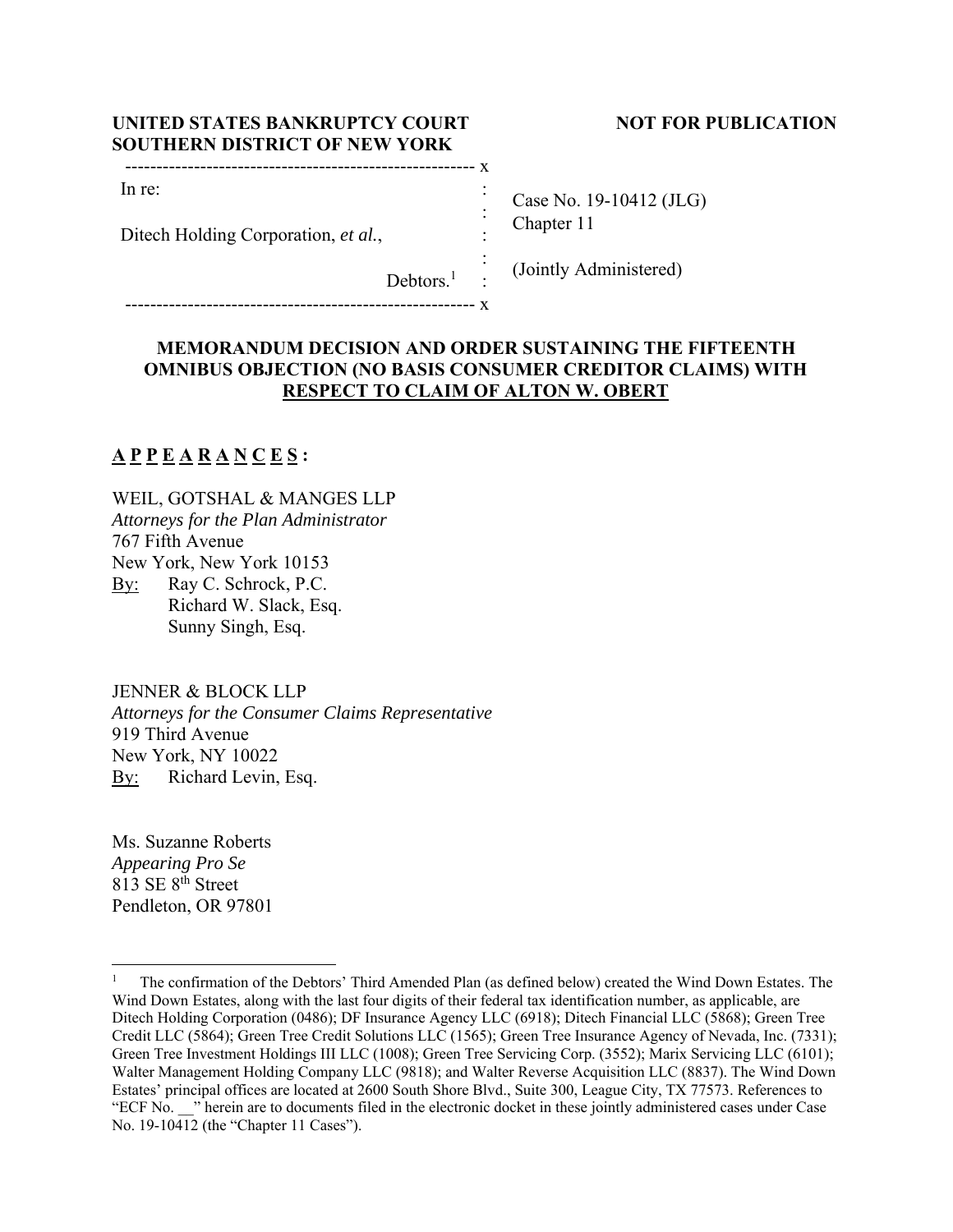#### **HON. JAMES L. GARRITY, JR. U.S. BANKRUPTCY JUDGE**

### **Introduction**<sup>2</sup>

 Suzanne E. Roberts ("Ms. Roberts") filed Proof of Claim No. 1998 (the "Claim") against Reverse Mortgage Solutions, Inc. ("RMS") in these Chapter 11 Cases on behalf of her now deceased father, Alton W. Obert ("Mr. Obert") (the "Claimant"). The Claim in the sum of \$148,868.64 and consists of a secured claim (\$133,450.17), and an unsecured priority claim (\$15,418.47). In their objection, the Plan Administrator and the Consumer Claims Representative (collectively, the "Estate Representatives") seek to disallow and expunge the Claim on the grounds that it fails to state a claim for relief against RMS. *See Fifteenth Omnibus Objection to Proofs of Claim (No Basis Consumer Creditor Claims)* [ECF No. 1747] (the "Objection"). Ms. Roberts filed a response to the Objection. *See* handwritten document construed as a *Response to the Objection* [ECF No. 1877] (the "Response"). The Estate Representatives submitted a reply to the Response. *See Joint Reply of the Consumer Representative and Plan Administrator in Support of the Fifteenth Omnibus Objection with Respect to Claim of Alton W. Obert (1998)* [ECF No. 3618] (the "Reply").<sup>3</sup>

<sup>2</sup> Capitalized terms used but not otherwise defined herein shall have the meanings ascribed to them in the *Fifteenth Omnibus Objection to Proofs of Claim (No Basis Consumer Creditor Claims)* [ECF No. 1747] or the Third Amended Plan, as applicable.

<sup>3</sup> The Reply annexes exhibits consisting of the underlying mortgage documents. The Court takes judicial notice of those documents. *See Chestnut v. Wells Fargo Bank, N.A.,* No. 10-CV-4244JSARL, 2011 WL 838914, at \*1 (E.D.N.Y. Mar. 2, 2011) ("The Complaint, however, contains limited factual material relating to Plaintiffs' contractual dispute with Wells Fargo . . . Instead, the Complaint largely combines legal argument with a public policy critique of the mortgage industry . . . Consequently, the Court largely constructs this section from documents that it can take judicial notice of, such as the underlying mortgage documents . . . *See Int'l Audiotext Network, Inc. v. Am. Tel. and Tel. Co*., 62 F.3d 69, 72 (2d Cir.1995) (in contract action, court can take judicial notice of underlying contract as a document 'integral to the complaint'); *Ng v. HSBC Mortg. Corp.*, 2010 WL 889256, at \*9 n. 13 (E.D.N.Y. Mar.10 2010) (in mortgage dispute, taking judicial notice of settlement statements)").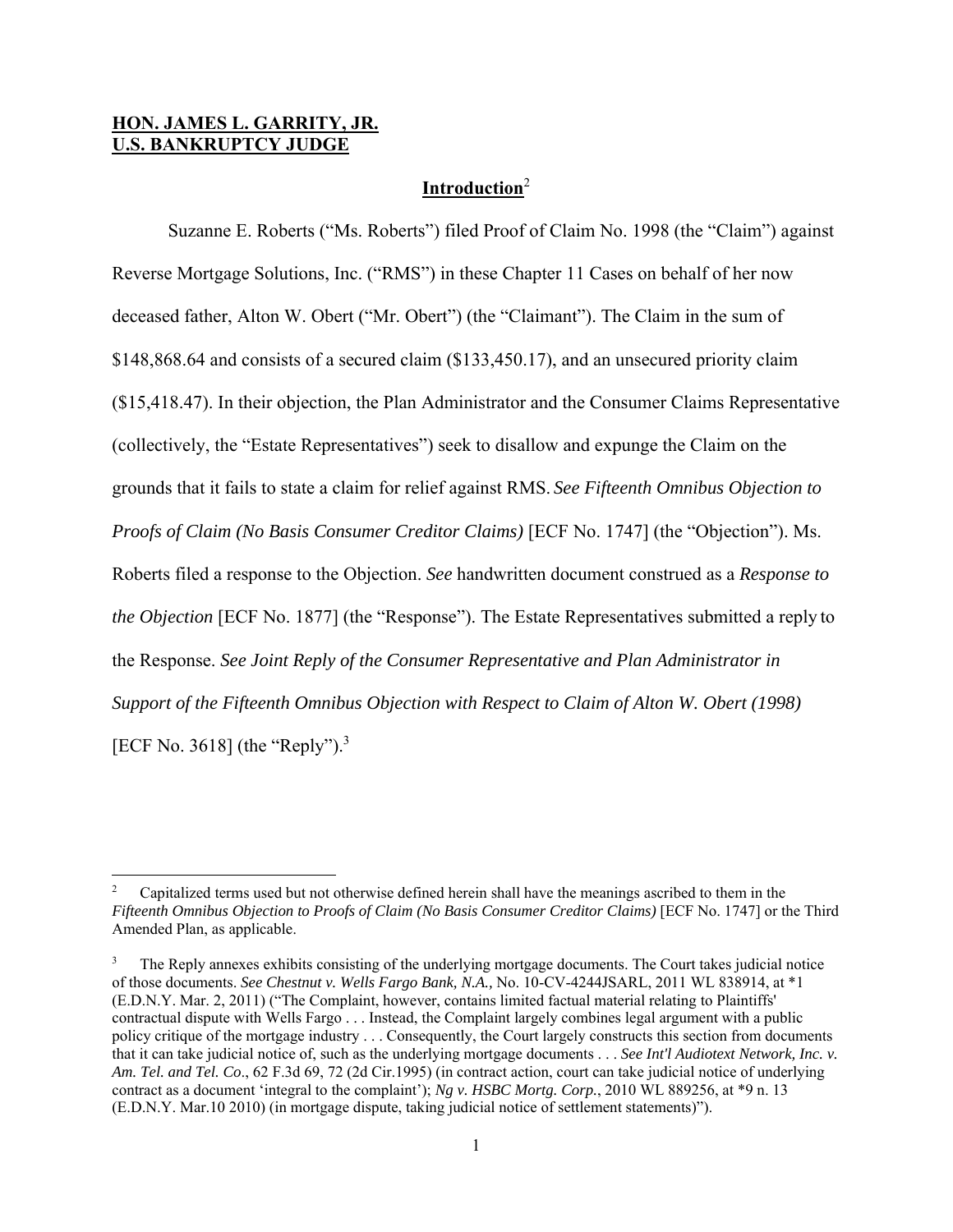Pursuant to the Claims Procedures Order,<sup>4</sup> the Court conducted a Sufficiency Hearing on the Claim, at which time counsel for the Estate Representatives and Ms. Roberts were heard by the Court. The legal standard of review at a Sufficiency Hearing is equivalent to the standard applied to a motion to dismiss a complaint for failure to state a claim upon which relief may be granted under Rule 12(b)(6) of the Federal Rules of Civil Procedure ("Rule 12(b)(6)").<sup>5</sup> *See*  Claims Procedures Order ¶ 3(iv)(a).

 As explained below, accepting all factual allegations asserted by the Claimant in support of the Claim as true, drawing all reasonable inferences in the Claimant's favor, and interpreting the Claim and the Response to raise the strongest arguments that they suggest, the Claim fails to state a plausible claim for relief against RMS. Accordingly, the Court sustains the Objection and disallows and expunges the Claim.

#### **Jurisdiction**

 The Court has jurisdiction to consider this matter pursuant to 28 U.S.C. §§ 157 and 1334 and the *Amended Standing Order of Reference* dated January 31, 2012 (Preska, C.J.). This is a core proceeding pursuant to 28 U.S.C. § 157(b).

#### **Background**

 On December 5, 2007, Mr. Obert entered into an Adjustable Rate Home Equity Conversion Loan Agreement (the "Reverse Mortgage")<sup>6</sup> with Urban Financial Group, Inc. ("Urban"). Contemporaneously with the Reverse Mortgage, Mr. Obert executed a note (the "Note") and entered into a deed of trust (the "Deed of Trust") securing real property located at

<sup>4</sup> *See Order Approving (I) Claim Objection Procedures and (II) Claim Hearing Procedures* [ECF No. 1632].

<sup>5</sup> Rule 12(b)(6) is incorporated herein by Rule 7012 of the Federal Rules of Bankruptcy Procedure (the "Bankruptcy Rules").

<sup>6</sup> A copy of the Reverse Mortgage is annexed as Exhibit A to the Reply.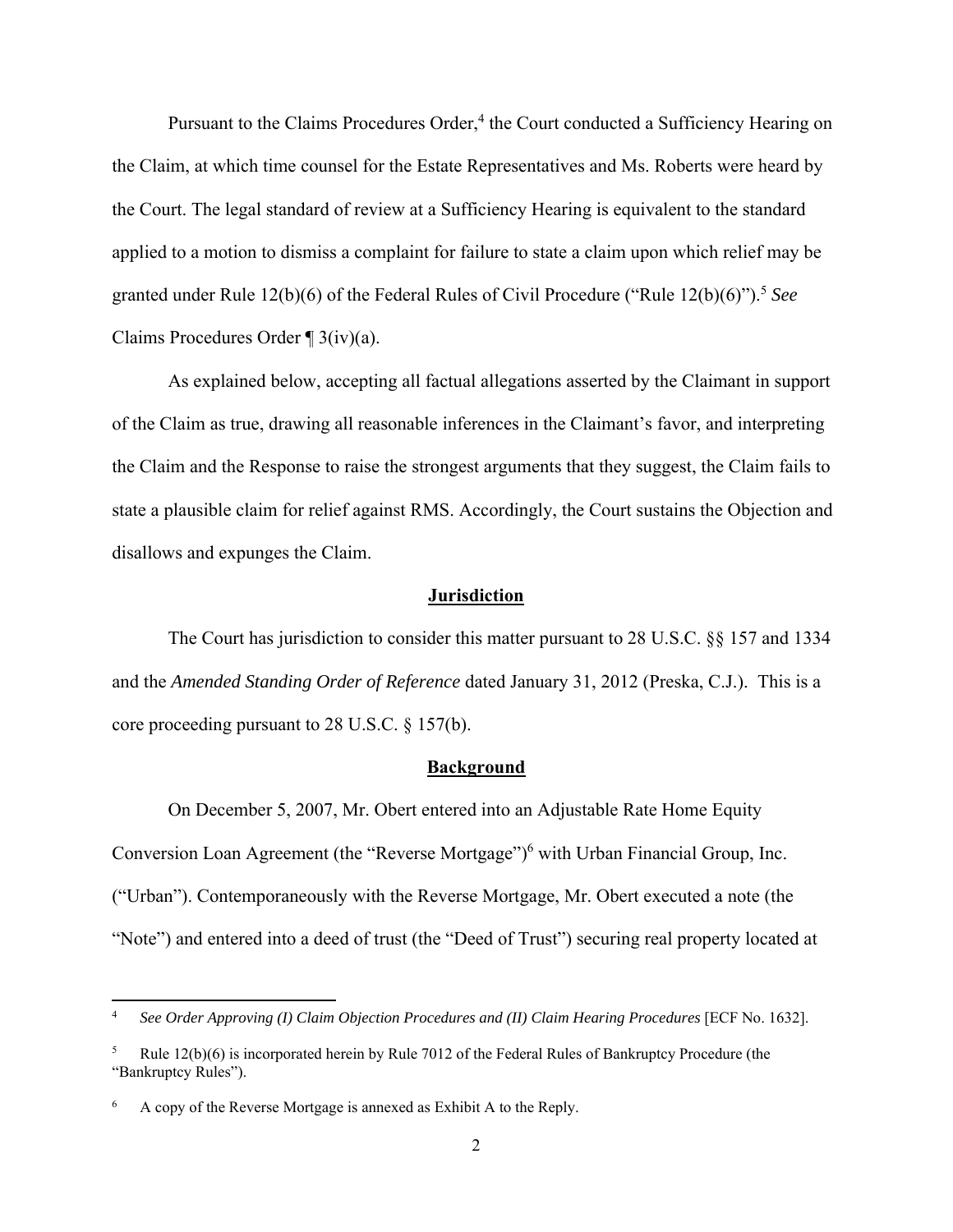816 NE 3rd Avenue, Milton-Freewater, Oregon 97862 (the "Property").<sup>7</sup> Without limitation, the Note provides that "immediate payment in full of all outstanding principal and accrued interest" can be required if "[f]or a period of longer than twelve (12) consecutive months, a Borrower fails to physically occupy the Property because of physical or mental illness and the Property is not the principal residence of at least one other Borrower (the 'Primary Residency Provision')." *See*  Note at 2. Under the Deed of Trust, Mr. Obert is the "Grantor," Urban is the "Beneficiary" and Alan E. South, Esq. is the "Trustee." The Deed of Trust mandates that Mr. Obert occupy the Property as his principal residence, pay property taxes and maintain fire, flood and hazard insurance. *See* Deed of Trust at 2. It also provides that if Mr. Obert fails to make the required property tax or hazard insurance payments, the payments can be advanced and added to the Reverse Mortgage. *Id.* at 2-3. Under the Note, Mr. Obert was not personally liable for any principal payments or interest under the Reverse Mortgage, with the debt enforceable "only through sale of the Property." Note at 1.

 In late March 2018, Mr. Obert was hospitalized and in early April, he was moved to Walla Walla State Veterans Home in Walla Walla, Washington (the "Veterans Home"). *See*  Claim at  $16<sup>8</sup>$  On April 27, 2018, Mr. Obert notified RMS that he would be residing at the Veterans Home for an indefinite period of time. *Id.* at 9. On May 1, 2008, Urban transferred servicing of the Reverse Mortgage to RMS. See April 15, 2008 RMS Welcome Letter.<sup>9</sup> Between August 6, 2018 and January 4, 2019, RMS sent a series of notices to Mr. Obert, requesting that he verify his occupancy of the Property. *See* Claim at 13-15.

<sup>7</sup> Copies of the Note and Deed of Trust are annexed as Exhibits B and C, respectively, to the Reply.

<sup>8</sup> References herein to particular pages of the Claim and Response are cited to the particular PDF page of the Claim and Response.

<sup>9</sup> A copy of the RMS Welcome Letter is annexed as Exhibit D of the Reply.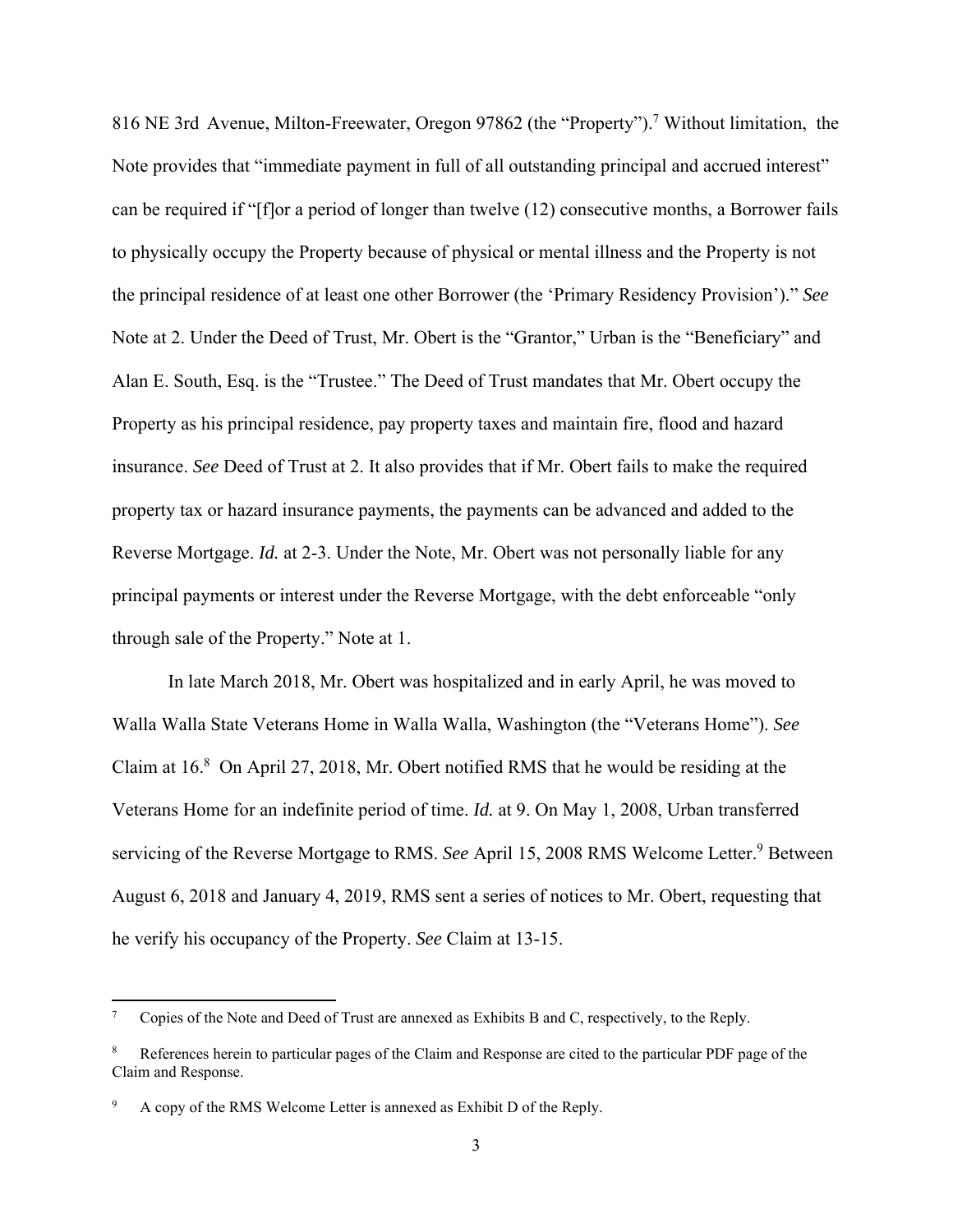As of April 2, 2019, Mr. Obert's loan balance was \$119,427.68. *Id.* at 10. On May 14, 2019, having been residing at the Veterans Home for more than a year, Mr. Obert was in default under the Primary Residence Provision in the Note. The Property was foreclosed upon and on or about May 16, 2019, it sold for \$70,001 to a third-party bidder through a trustee's sale. *See* May 16, 2019 Letter from Quality Loan Service Corp. (the "Sale Confirmation").<sup>10</sup> On May 23, 2019, the trustee's deed was recorded. *See* May 23, 2019 Trustee's Deed for Notice of Default.<sup>11</sup> As Mr. Obert's loan balance was almost \$120,000, the trustee's sale resulted in a deficiency of almost \$50,000, for which Mr. Obert was not personally liable, pursuant to the terms of the Note. At the time of the foreclosure, Mr. Obert still resided at the Veterans Home. *See* Claim at 8.

#### **The Chapter 11 Cases**

 On February 11, 2019 (the "Petition Date"), Ditech Holding Corporation (f/k/a Walter Investment Management Corp.) and certain of its affiliates ("Debtors") filed petitions for relief under chapter 11 of the Bankruptcy Code in this Court. The Debtors remained in possession and control of their business and assets as debtors in possession pursuant to sections 1107(a) and 1108 of the Bankruptcy Code. On February 22, 2019, the Court entered an order fixing April 1, 2019 at 5:00 p.m. (prevailing Eastern Time) as the deadline for each person or entity, not including governmental units (as defined in section 101(27) of the Bankruptcy Code) to file a proof of claim in the Debtors' Chapter 11 Cases (the "General Bar Date"). *See Order Establishing Deadline for Filing Proofs of Claim and Approving the Form and Manner of Notice Thereof* [ECF No. 90]. Thereafter, the Court extended the General Bar Date for consumer borrowers, twice, and ultimately to June 3, 2019 at 5:00 p.m. (prevailing Eastern Time) (the

<sup>&</sup>lt;sup>10</sup> A copy of the Sale Confirmation is annexed as Exhibit E of the Reply.

<sup>&</sup>lt;sup>11</sup> A document showing that the Trustee's Deed for Notice of Default was recorded on May 23, 2019 is annexed as Exhibit F of the Reply.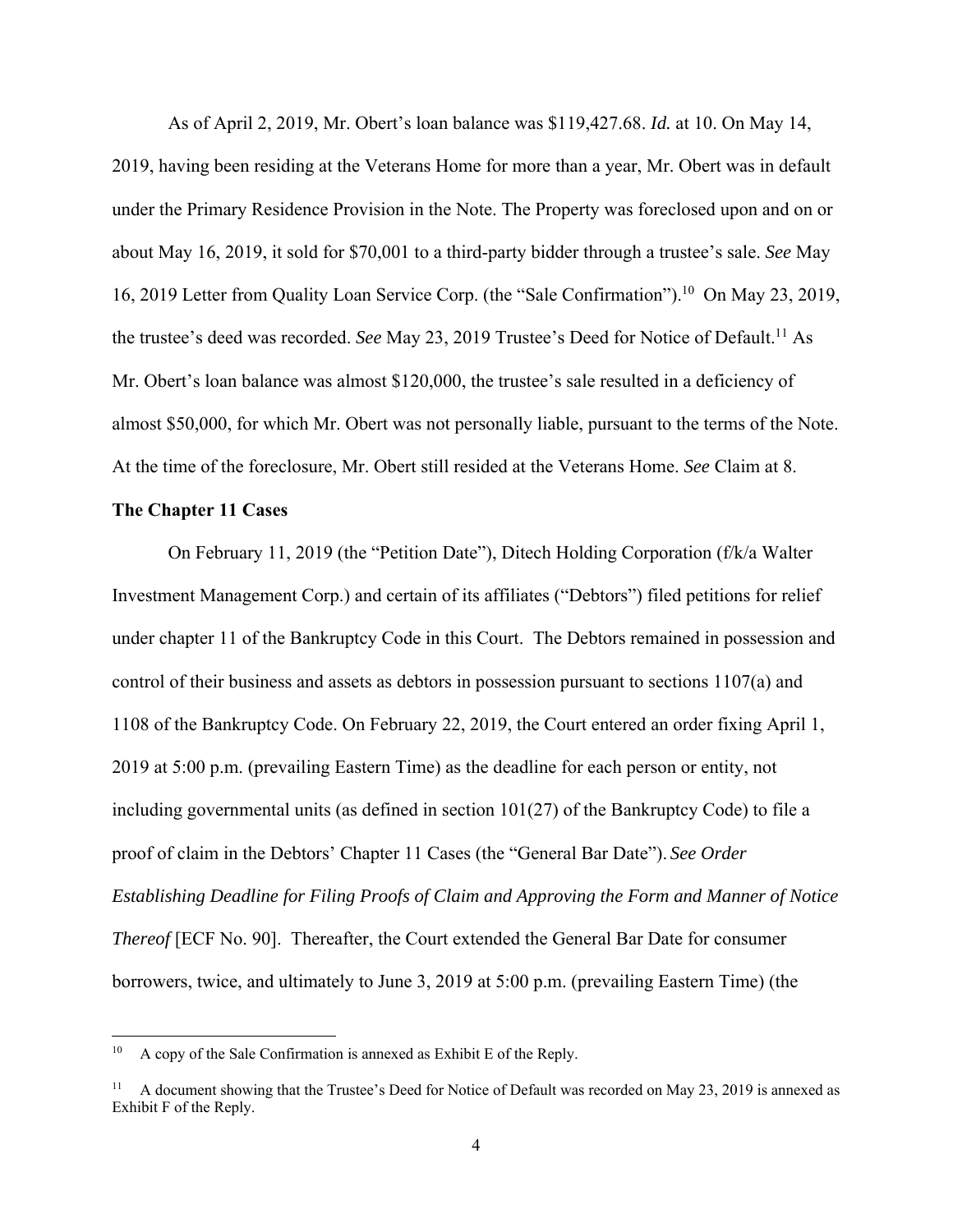"Consumer Borrower Bar Date"). *See Order Further Extending General Bar Date for Filing Proofs of Claim for Consumer Borrowers Nunc Pro Tunc* [ECF No. 496].

 On September 26, 2019, the Debtors confirmed their Third Amended Plan, and on September 30, 2019, that plan became effective. *See Third Amended Joint Chapter 11 Plan of Ditech Holding Corporation and its Affiliated Debtors* [ECF No. 1326] (the "Third Amended Plan"); *Order Confirming Third Amended Joint Chapter 11 Plan of Ditech Holding Corporation and its Affiliated Debtors* [ECF No. 1404]. *Notice of (I) Entry of Order Confirming Third Amended Joint Chapter 11 Plan of Ditech Holding Corporation and its Affiliated Debtors, (II) Occurrence of Effective Date, and (III) Final Deadline for Filing Administrative Expense Claims* [ECF No. 1449]. The Plan Administrator is a fiduciary appointed under the Third Amended Plan who is charged with the duty of winding down, dissolving and liquidating the Wind Down Estates. *See* Third Amended Plan, Art. I, ¶¶ 1.130, 1.184, 1.186. The Consumer Claims Representative is a fiduciary appointed under the Third Amended Plan who is responsible for the reconciliation and resolution of Consumer Creditor Claims and distribution of funds to holders of Allowed Consumer Creditor Claims in accordance with the Third Amended Plan. *Id.,* Art. I, ¶ 1.41. Under the plan, the Plan Administrator, on behalf of each of the Wind Down Estates, is authorized to object to all Administrative Expense Claims, Priority Tax Claims, Priority Non-Tax Claims, and Intercompany Claims; and the Consumer Claims Representative has the exclusive authority to object to all Consumer Creditor Claims. *See id.*, Art. VII, ¶ 7.1.

#### **The Proof of Claim**

On May 31, 2019, Ms. Roberts filed the Claim on behalf of the Claimant. *See* Claim at 16. The Claim attaches a Washington state durable power of attorney on behalf of Mr. Obert in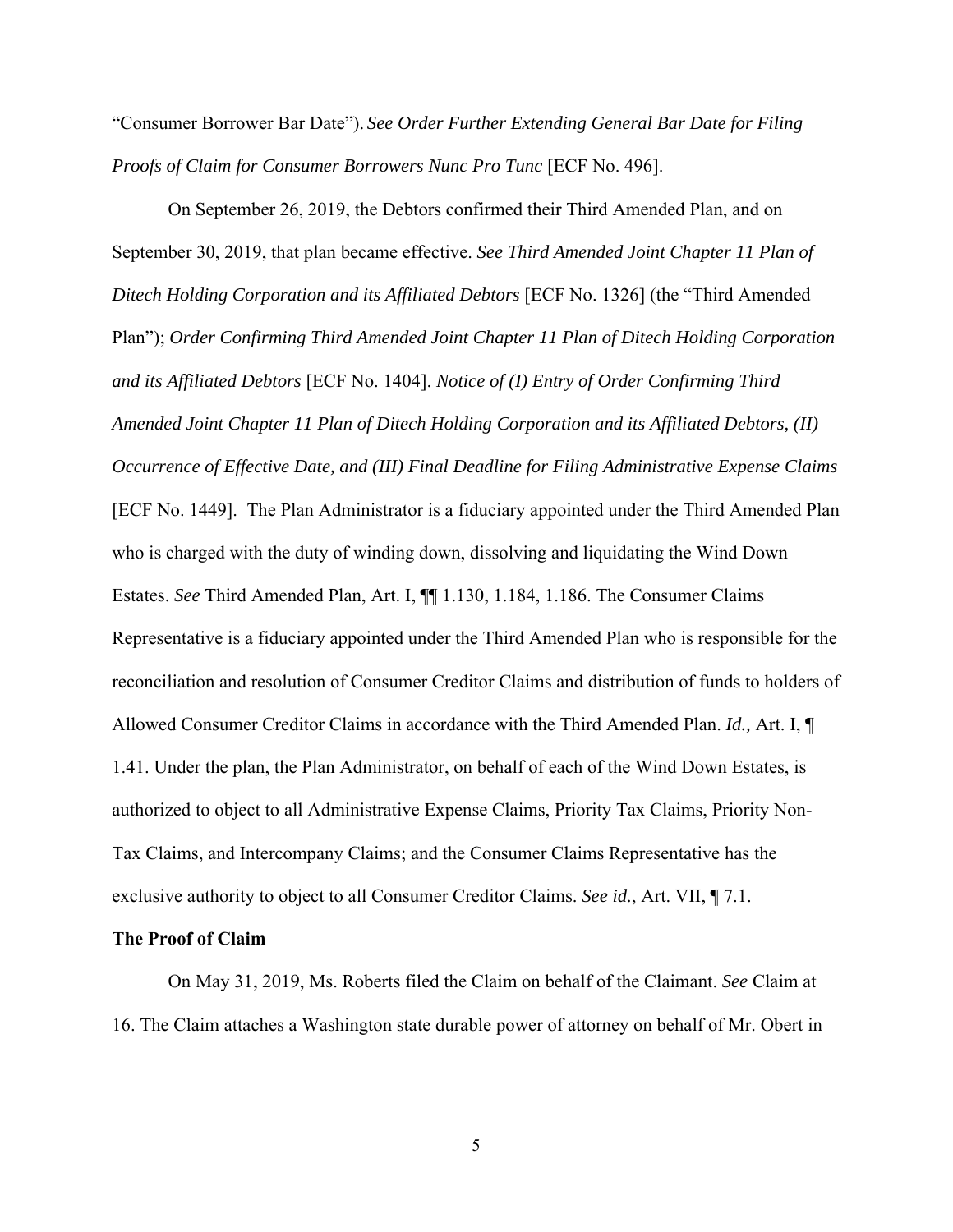favor of Ms. Roberts which terminates upon Mr. Obert's death. *See id.* at 4-7.12 The Claim asserts a secured claim in the amount of \$133,450.17 (*id.* at 2, ¶ 9) and a priority claim for \$15,418.47. *Id.* at 3, ¶ 12. The Claimant does not specify why the Claim is entitled priority status and does not identify any Wind Down Estate-owned property securing the Claim.

 The Claim includes largely unspecified complaints about the Reverse Mortgage on the Property, including that the Note required Mr. Obert to obtain hazard insurance. *See id.* at 17, 23. The Claim also appears to seek \$11,315.68 in deferred taxes owed on the Property, to stop any foreclosures on the Property, to require the Debtors to purchase long-term healthcare for seniors, including Mr. Obert, and to require the Debtors to pay \$15,418.47 in overdue payments owed by Mr. Obert to the Veterans Home*. Id.* at 23. Still, the focus of the Claim is on the alleged unfairness of the origination of the Reverse Mortgage. Ms. Robert identifies "the basis of the claim" as "[e]lder financial theft, fraud and abuse." *Id.* at 2, ¶ 8. She annexes a number of documents to the proof of claim. One of the documents is the April 27, 2018 letter to RMS from Mr. Obert, on stationary from the Veterans Home, notifying RMS that he was residing "indefinitely" at the Veterans Home. *Id.* at 9. Another document is an unaddressed, handwritten letter from Ms. Roberts dated February 25, 2019, that states, among other things, that Mr. Obert was moved from a hospital to the Veterans Home on April 6, 2018 and that he "is presently

<sup>12</sup> Mr. Obert passed away on August 22, 2019 – after Ms. Roberts filed the Claim, but before the Estate Representatives filed the Objection and Ms. Roberts filed the Response. *See* Response at 5. As such, the power of attorney does not provide Ms. Roberts standing to file the Response. *See Tyler on behalf of Butler v. Whezel*, 457 P.3d 338 (Or. Ct. App. 2019) (dismissing for lack of standing an appeal brought by the trustee of a revocable trust who, upon death of the principal, "no longer had authority to pursue the financial abuse claims on Butler's behalf"). *See also Dickerson v. Murfield,* 183 Or. 149, 163 (1948) (stating that in the absence of special circumstances, a power of attorney is revoked by the death of the principal) (citations omitted). Bankruptcy Rule 3001((b) provides that "[a] proof of claim shall be executed by the creditor or the creditor's authorized agent . . ." Fed. R. Bankr. P. 3001(b). Ms. Roberts had standing to file the Claim. "When an objection to claim is contested, a contested matter is created." *In re Rockefeller Ctr. Props.,* 272 B.R. 524, 540 (Bankr. S.D.N.Y. 2000). Bankruptcy Rule 9014(c) specifically makes Bankruptcy Rule 7025 applicable. Rule 7025 provides that if a party dies, and the claim is not extinguished, the court may order substitution of the proper party. Mr. Obert's death does not extinguish the Claim. The Court assumes that Ms. Roberts has standing to act on behalf of her father's estate.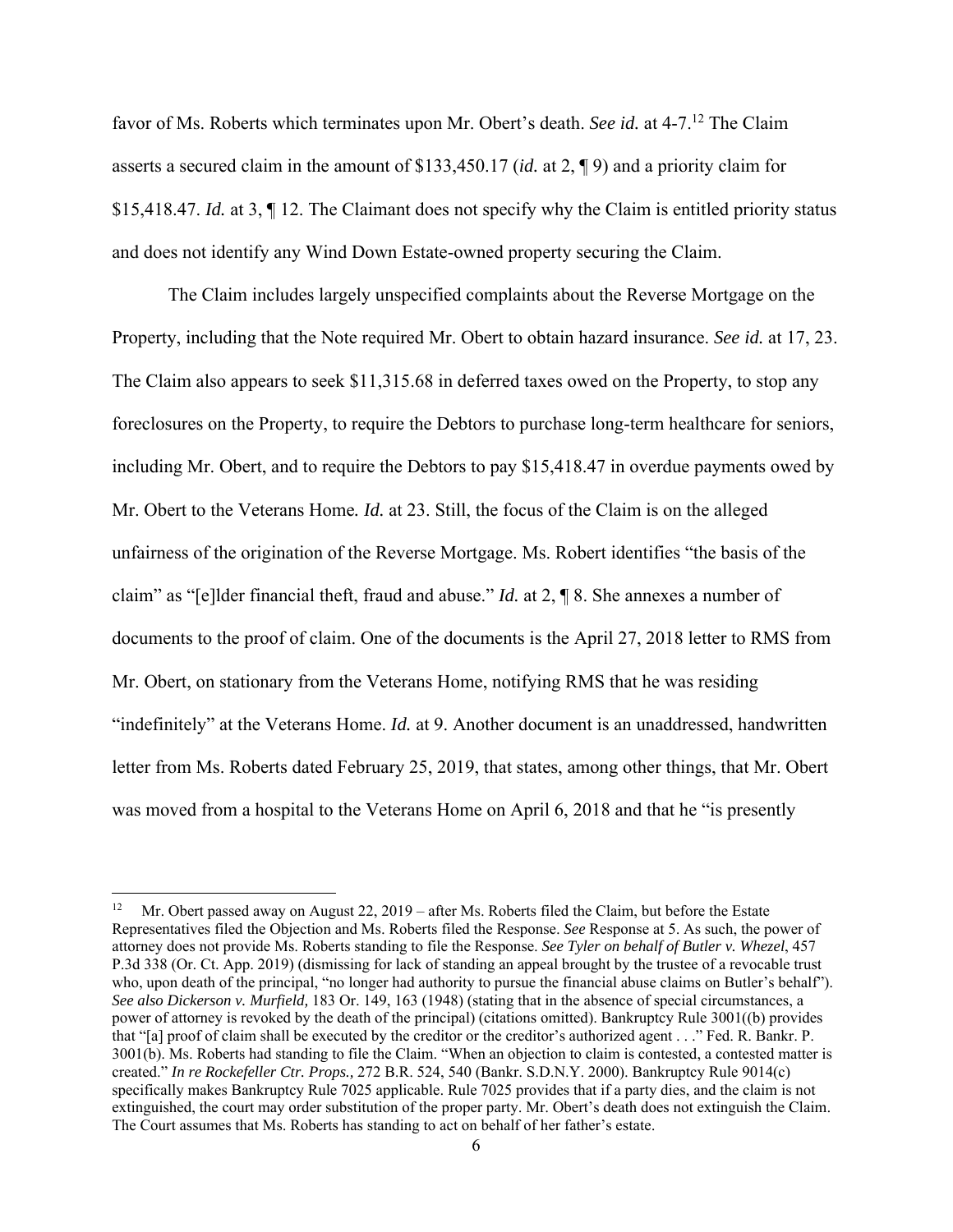being held against his will" at the Veterans Home. That letter also asserts that Mr. Obert had been "victimized" by a mortgage company. *Id.* at 16-18. Ms. Roberts also attaches a completed *Congressional Inquiry Privacy Release Form* and *Complaint Form for the Division of Financial Regulation* wherein she identifies RMS as the "Agency Involved." The relief that she is seeking in those documents is (i) to stop foreclosure, restore equity, protect seniors from predatory and unethical laws/practices; and (ii) to require mortgage companies to purchase long term health care so seniors can stay in their homes. *Id*. at 19-23.

In her Response, Ms. Roberts amplified her complaints regarding the origination of the

Reverse Mortgage by asserting, among other things:

Elder Financial Abuse has occurred in the most contemptible manner, by deception allowing borrowers to sign over their life's work with NO attempt to protect homeowners. Response at 3.

Debtors should be required to include homeowner's insurance, property taxes, and a long and short term medical care policy as part of the loan process. *Id.* 

Coercion by leading the borrower into believing they will be allowed to remain in the home when in fact within 90 days of not being able to return home the Foreclosure starts. *Id.* at 4.

The borrower had NO legal or personal representative of family member present, during or before the signing of the loan documents. *Id.* 

She summarized, as follows:

The borrower, Mr. Obert, my dad, died homeless and destitute in a nursing home he could not afford. A nursing home ill equipped to care for him. Under staffed on all fronts, medically, administratively, and one physician for over 60 patients. The borrower, the "patient," Mr. Obert, my dad fought hard for eighteen months to go HOME. He did not make it home. He should be made whole.

My part in this as a lay person. A daughter who said this is wrong. I must tell someone. I did tell many people about what happened to this "borrower," "patient," proud homeowner dad. My dad paid the ultimate price for being deceived into a devastating financial decision. He died in a strange place. To the end of his life, he never understood why he could not go home. This is malice in its purest form. To take a man's life's work is malicious, premediated, planned, executed financial abuse.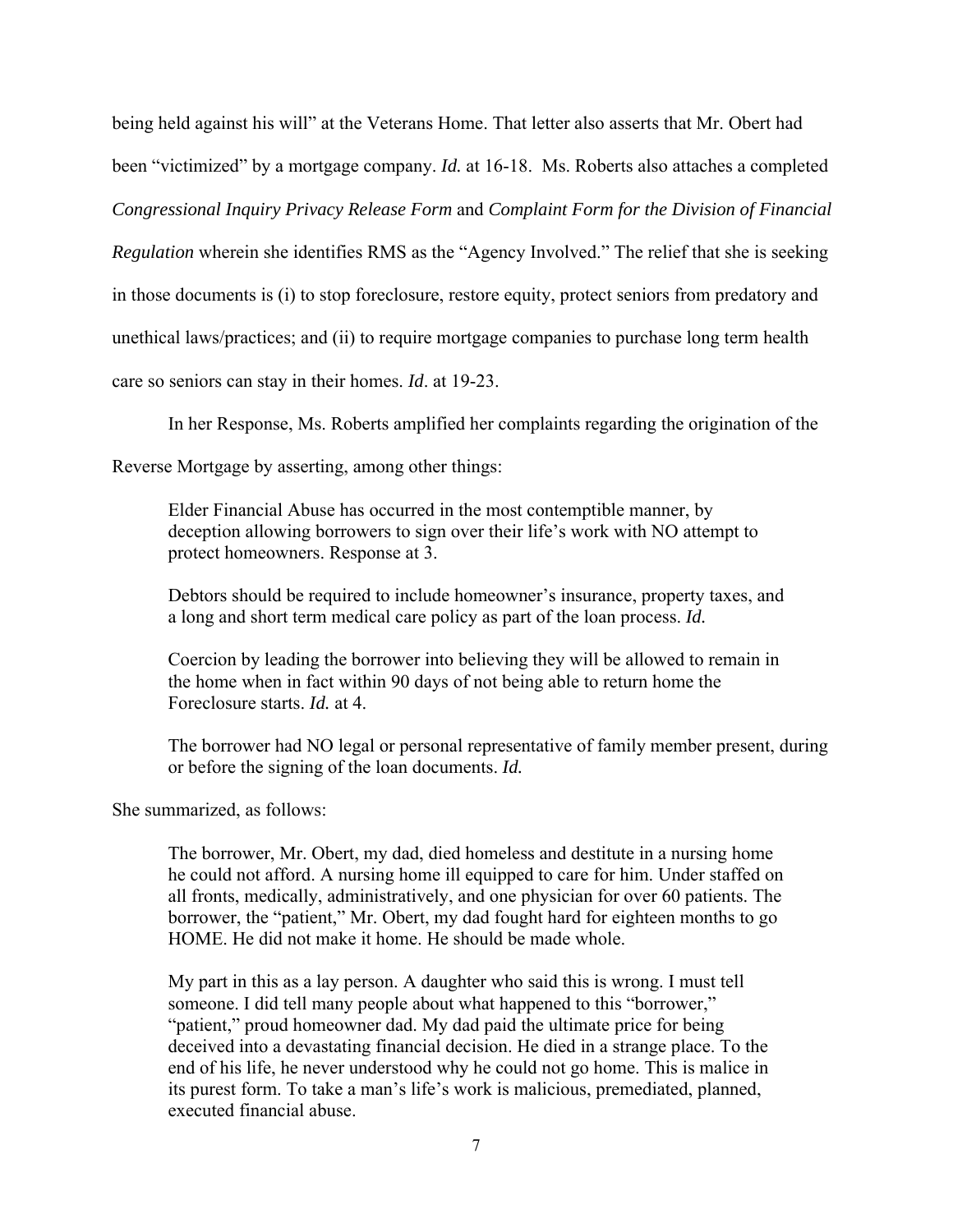*Id.* at 5. The Response included a complaint regarding the conduct of the non-judicial foreclosure sale:

The borrower had taken from the home all his furniture, appliances and two wheel chairs by the Debtors. Mr. Seaquist of Seaquist Realty in Milton-Freewater Oregon executed the Debtors foreclosure. We were unable to schedule the mover before the locks were changed.

We assert that this company was not qualified to service a home equity release opportunity to borrowers.

*Id.* at 4.

#### **Claims Procedures Order**

 On November 19, 2019, the Court entered the Claims Procedures Order. Under that order, the Estate Representatives are authorized to file Omnibus Objections seeking reduction, reclassification, or disallowance of claims on the grounds set forth in Bankruptcy Rule 3007(d) and additional grounds set forth in the Claims Procedures Order. *See* Claims Procedures Order ¶  $2(i)(a)$ -(h). A properly filed and served response to an Objection gives rise to a "Contested Claim" that will be resolved at a Claim Hearing. *Id.* ¶ 3(iv). The Estate Representatives have the option of scheduling the Claim Hearing as either a "Merits Hearing" or a "Sufficiency Hearing." *Id.*  $\mathbb{I}$  3(iv)(a),(b). A "Merits Hearing" is an evidentiary hearing on the merits of a Contested Claim. A "Sufficiency Hearing" is a non-evidentiary hearing to address whether the Contested Claim states a claim for relief against the Debtors. The legal standard of review that will be applied by the Court at a Sufficiency Hearing is equivalent to the standard applied by the Court upon a motion to dismiss for failure to state a claim upon which relief can be granted. *Id.* ¶  $3(iv)(a)$ .

#### **The Objection**

 In the Objection, the Estate Representatives contend that the Court should disallow and expunge the Claim because it fails to state cognizable claims against RMS. *See* Objection ¶ 17;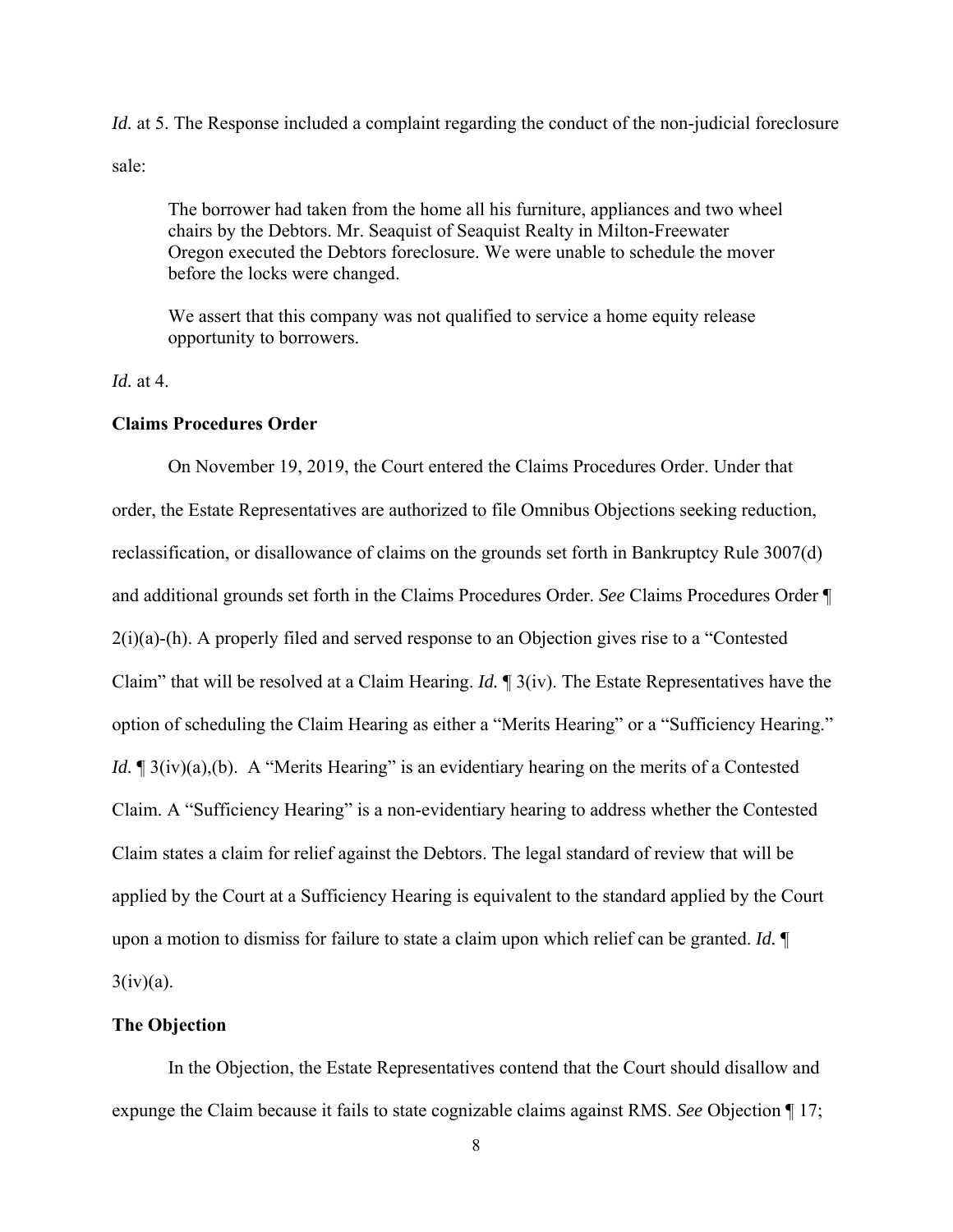Reply ¶¶ 19-28. Alternatively, the Estate Representatives argue that if the Claim is not expunged, it should be re-characterized from a secured and priority claim, to an unsecured, Consumer Creditor Claim, subject to further determination of its status as a section 363(o) or a non-section 363(o) claim. Reply ¶¶ 29-37.

#### **Applicable Legal Standards**

 Under section 502(a) of the Bankruptcy Code, "a claim ... proof of which is filed under section 501 of this title, is deemed allowed, unless a party in interest ... objects." 11 U.S.C. § 502(a). The filing of a proof of claim constitutes "prima facie evidence of the validity and amount of a claim." Fed. R. Bank. P. 3001(f). If an objection refuting at least one of the claim's essential allegations is asserted, the claimant has the burden to demonstrate the validity of the claim. *See, e.g., Rozier v. Rescap Borrower Claims Tr. (In re Residential Capital, LLC)*, 15 Civ. 3248(KPF), 2016 WL 796860, at \*9 (S.D.N.Y. Feb. 22, 2016); *Hasson v. Motors Liquidation Co. (In re Motors Liquidation Co.)*, No. 09-50026, 2012 WL 1886755, at \*3 (S.D.N.Y. May 12, 2012); *In re Oneida Ltd.*, 400 B.R. 384, 389 (Bankr. S.D.N.Y. 2009), *aff'd sub nom. Peter J. Solomon Co., L.P. v. Oneida, Ltd.*, No. 09-cv-2229, 2010 WL 234827 (S.D.N.Y. Jan. 22, 2010). Section 502(b) sets forth the grounds for disallowing a properly filed proof of claim. *See* 11 U.S.C. § 502(b); *see also Travelers Cas. and Sur. Co. of Am. v. Pacific Gas and Elec. Co.,* 549 U.S. 443, 449 (2007) ("But even where a party in interest objects [to a claim], the court 'shall allow' the claim 'except to the extent that' the claim implicates any of the nine exceptions enumerated in § 502(b)").

 In filing the Objection, the Estate Representatives initiated a contested matter. *See* Fed. R. Bankr. P. 3007 advisory committee's note ("[t]he contested matter initiated by an objection to a claim is governed by Rule 9014. . ."). *See also In re Tender Loving Care Health Servs., Inc.*, 562 F.3d 158, 162 (2d Cir. 2009) (stating that "when a debtor files an objection to a claim, the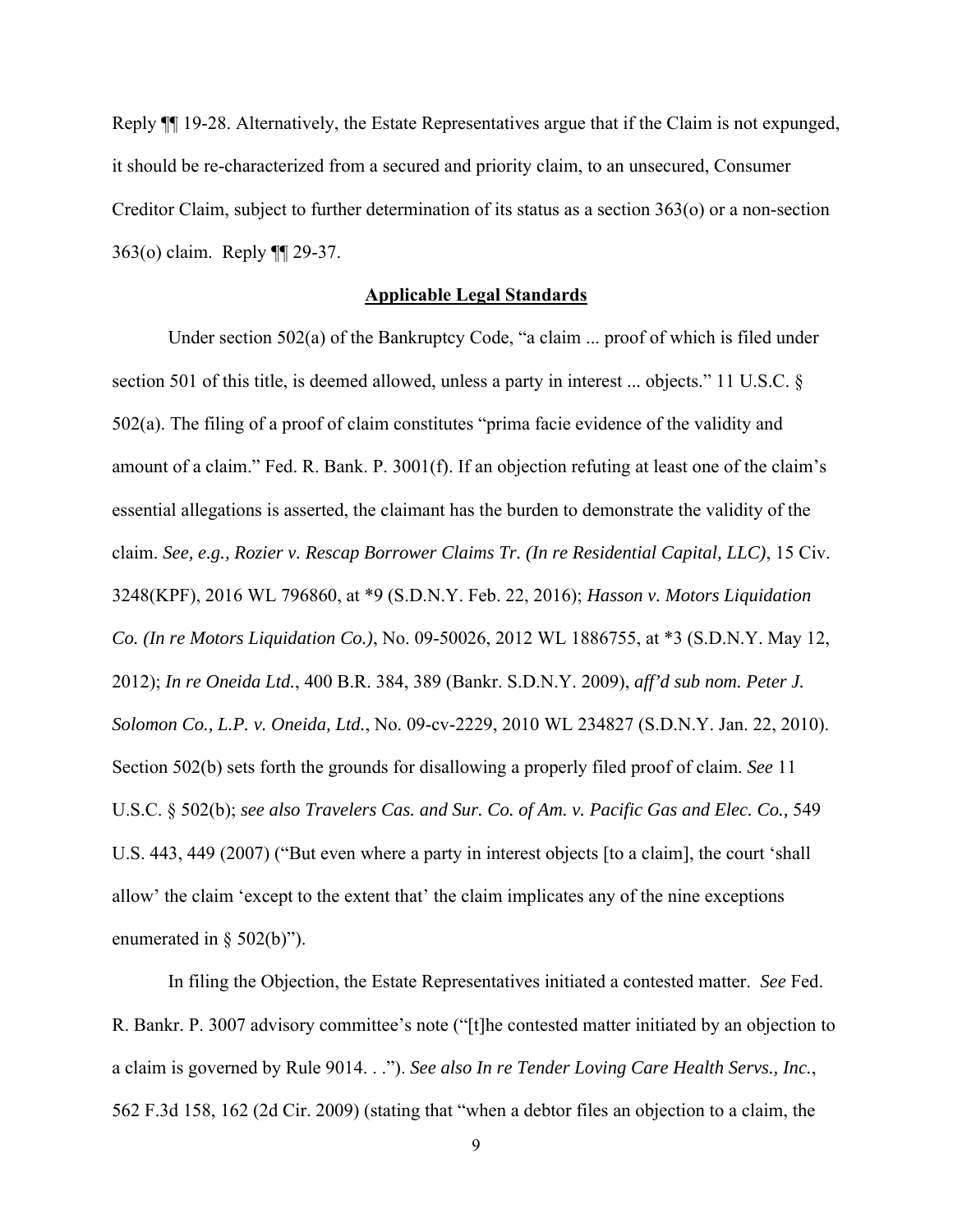objection has initiated a contested matter"). Bankruptcy Rule 9014 governs contested matters. The rule does not explicitly provide for the application of Bankruptcy Rule 7012. However, Bankruptcy Rule 9014 provides that a bankruptcy court "may at any stage in a particular matter direct that one or more of the other Rules in Part VII shall apply." Fed. R. Bankr. P. 9014. The Court did so here. Under the Claims Procedures Order, the legal standard of review the Court applies at a Sufficiency Hearing is equivalent to the standard applied by the Court under Rule 12(b)(6) on a motion to dismiss for failure to state a claim upon which relief could be granted. *See* Claims Procedure Order ¶ 3(iv)(a). *See also In re 20/20 Sport, Inc.*, 200 B.R. 972, 978 (Bankr. S.D.N.Y. 1996) ("In bankruptcy cases, courts have traditionally analogized a creditor's claim to a civil complaint [and] a trustee's objection to an answer. . . ").

 In applying Rule 12(b)(6) to the Claim, the Court assesses the sufficiency of the facts alleged in support of the Claim in light of the pleading requirements under Rule 8(a) of the Federal Rules of Civil Procedure.<sup>13</sup> Rule 8(a)(2) states that a claim for relief must contain "a short and plain statement of the claim showing that the pleader is entitled to relief[.]" Fed. R. Civ. P. 8(a)(2). To meet that standard, the Claim "must contain sufficient factual matter, accepted as true, to state a claim to relief that is plausible on its face." *Ashcroft v. Iqbal,* 556 U.S. 662, 678 (2009) ("*Iqbal*") (citations omitted); *accord Bell Atlantic Corp. v. Twombly,* 550 U.S. 544, 570 (2007) ("*Twombly*"). "A claim has facial plausibility when the plaintiff pleads factual content that allows the court to draw the reasonable inference that the defendant is liable for the misconduct alleged." *Iqbal*, 556 U.S. at 678; *accord Twombly*, 550 U.S. at 570. To satisfy Rule 12(b)(6), the "pleadings must create the possibility of a right to relief that is more than speculative." *Spool v. World Child Int'l Adoption Agency*, 520 F.3d 178, 183 (2d Cir. 2008)

<sup>&</sup>lt;sup>13</sup> Rule 8 is incorporated herein pursuant to Bankruptcy Rule 7008.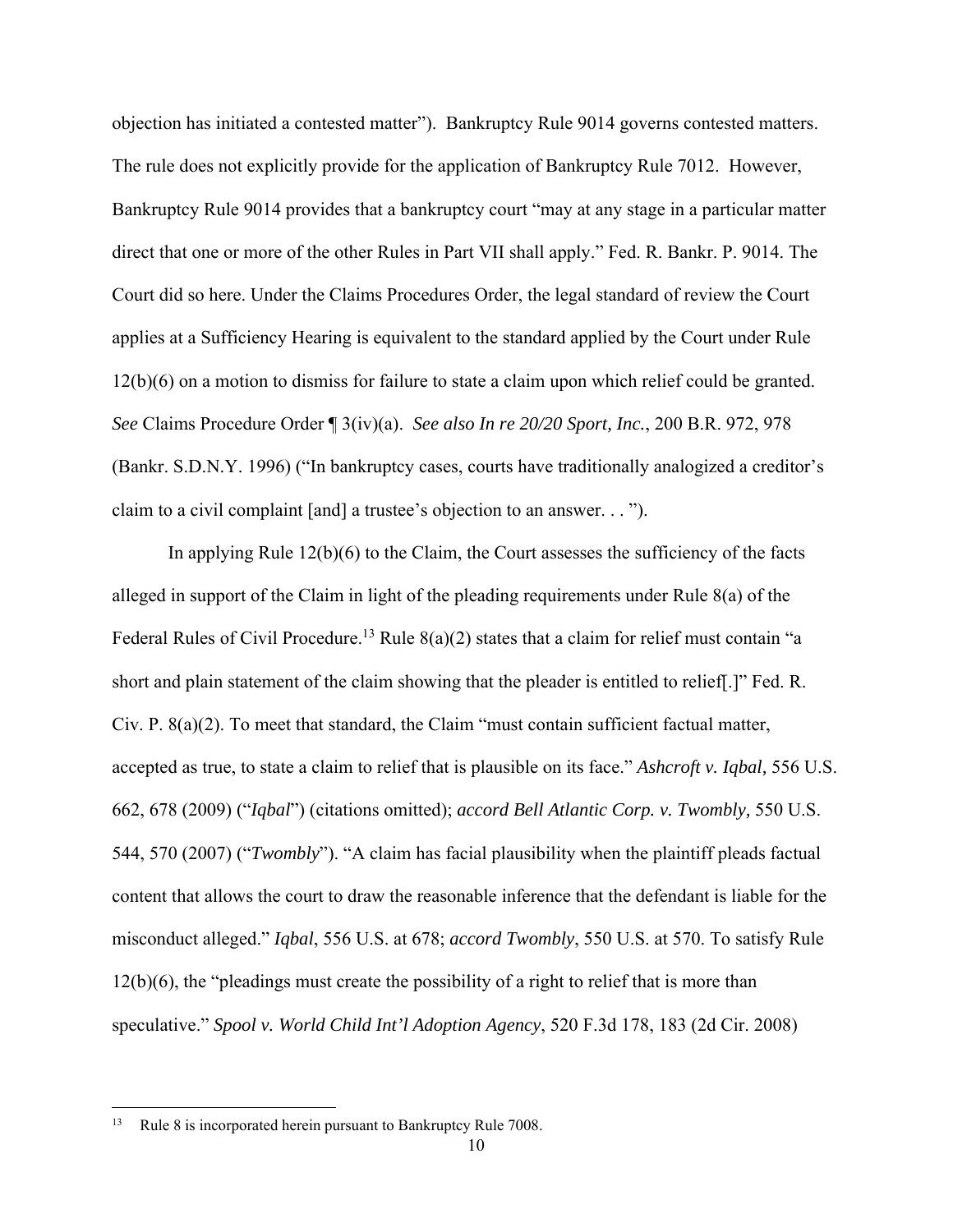(citation omitted). In considering whether that standard is met for a particular claim, the court must assume the truth of all material facts alleged in support of the claim and draw all reasonable inferences in the claimant's favor. *See ATSI Commc'ns, Inc. v. Shaar Fund, Ltd.*, 493 F.3d 87, 98 (2d Cir. 2007). However, the court "need not accord 'legal conclusions, deductions or opinions that are couched as factual allegations . . . a presumption of truthfulness.'" *Hunt v. Enzo Biochem, Inc.*, 530 F.Supp.2d 580, 591 (S.D.N.Y. 2008) (quoting *In re NYSE Specialists Sec. Litig.*, 503 F.3d 89, 95 (2d Cir. 2007)). In short, "[i]n ruling on a motion pursuant to Fed. R. Civ. P. 12(b)(6), the duty of a court is merely to assess the legal feasibility of the complaint, not to assay the weight of the evidence which might be offered in support thereof." *DiFolco v. MSNBC Cable L.L.C.*, 622 F.3d 104, 113 (2d Cir. 2010) (citation and internal quotation marks omitted). Where, as here, the Claimant is proceeding pro se, the Court will liberally construe the Claim, although the Claim must nonetheless be supported by specific and detailed factual allegations that provide a fair explanation for the basis of the Claim and the legal grounds for recovery against the Debtors. *Kimber v. GMAC Mortgage, LLC (In re Residential Capital, LLC)*, 489 B.R. 489, 494 (Bankr. S.D.N.Y. 2013) (citing *Iwachiw v. New York City Bd. of Elections*, 126 Fed. Appx. 27, 29 (2d Cir. 2005)).

#### **Discussion**

 Assuming the truth of the allegations asserted in support of the Claim, Mr. Obert suffered financial devastation by reason of Urban's predatory lending practices and suffered physically and mentally in an allegedly understaffed Veterans Home. It pains the Court to review those allegations. However, the Court lacks the power to assist Ms. Roberts in redressing those alleged wrongs. RMS is not affiliated with Urban, and Ms. Roberts has not alleged grounds for holding RMS accountable for Urban's wrongdoing in originating the Reverse Mortgage. Further it is plain that Ms. Roberts must direct the complaints regarding the quality of her father's care at the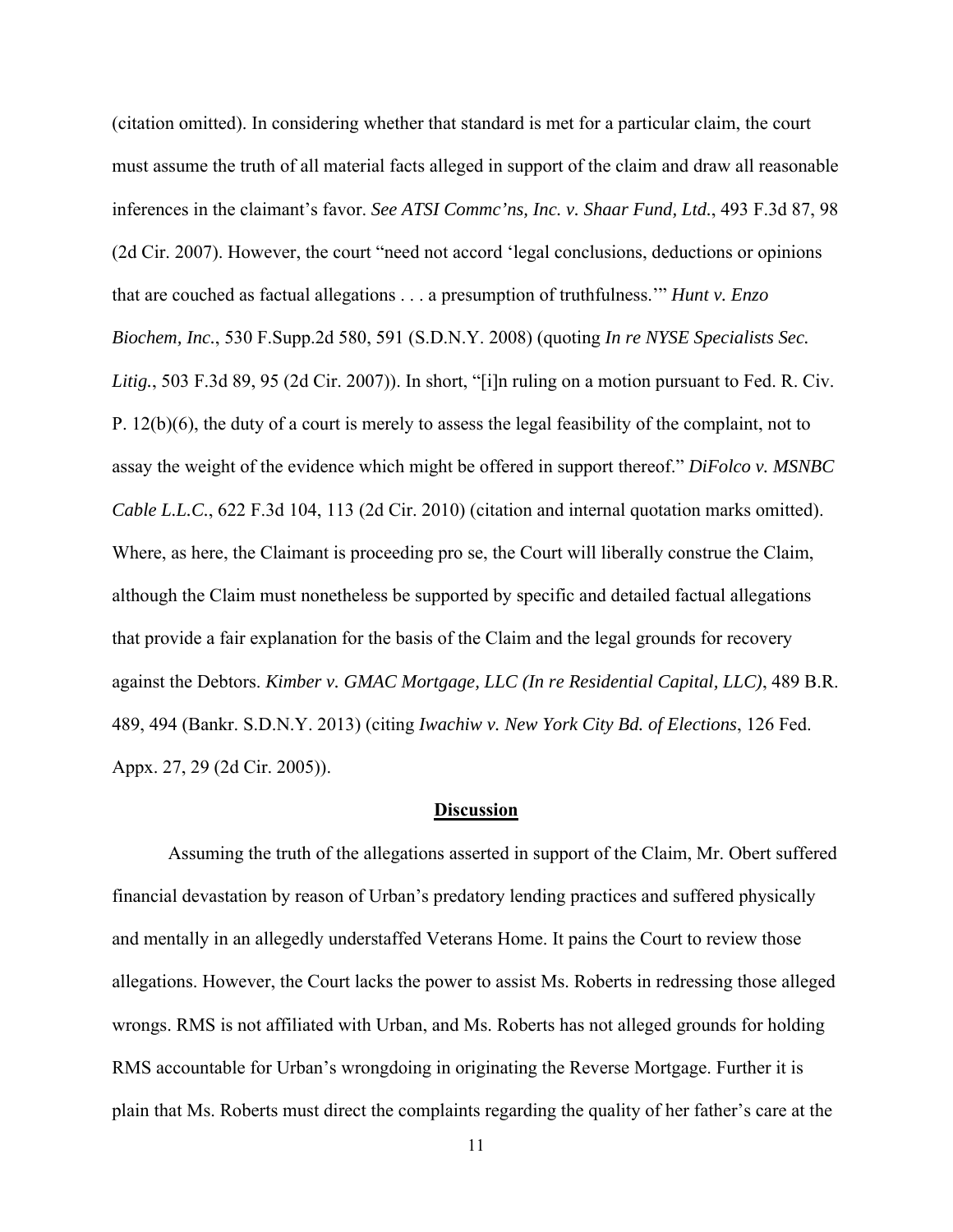Veterans Home to the Veterans Home. She has not alleged facts demonstrating that RMS is accountable for harm that her father suffered at the hands of Urban and the Veterans Home. As noted, in the Response, Ms. Roberts refers to "forced place hazard insurance" and asserts that hazard insurance, property taxes, and long and short term medical care policies should all be included as part of the Reverse Mortgage. *See* Response at 3. However, the requirement for Mr. Obert to maintain hazard insurance and pay property taxes, and in the event of non-payment, for the servicer to pay those costs and add them to the loan balance, is plainly set forth in the Deed of Trust. *See* Deed of Trust at 2-3. There is no provision in any of the Reverse Mortgage documents for the lender (or anyone else) to provide Mr. Obert with medical care or long-term care insurance. Ms. Roberts also appears to object to the inclusion of the Primary Residence Requirement in the Reverse Mortgage (Response at 4), which again was an express provision included in the Note. *See* Note at 2. Finally, Ms. Roberts must direct her complaints about the conduct of the non-judicial foreclosure sale of the Property to the Trustee under the Deed of Trust. In short, the Claim does not assert facts demonstrating that the Claimant can assert a plausible claim for relief against RMS. For that reason, RMS has demonstrated grounds to disallow and expunge the Claim. *See Sotheby's, Inc. v. Stone*, 388 F. Supp. 3d 265, 276 (S.D.N.Y. 2019) (granting the motion to dismiss defendant's counterclaim for failure to plead facts to support a cause of action for breach of contract); *In re Residential Cap., LLC*, 529 B.R. 806, 818 (Bankr. S.D.N.Y. 2015) (sustaining the objection because claimant "does not allege how GMACM contravened the terms of her Note and Mortgage"); *In re Henderson*, 423 B.R. 598, 615 (Bankr. N.D.N.Y. 2010) (noting that "[d]ismissal is therefore appropriate when the plaintiff would not be entitled to any type of relief, even if plaintiff were to prevail on the veracity of its factual allegations." (citations omitted).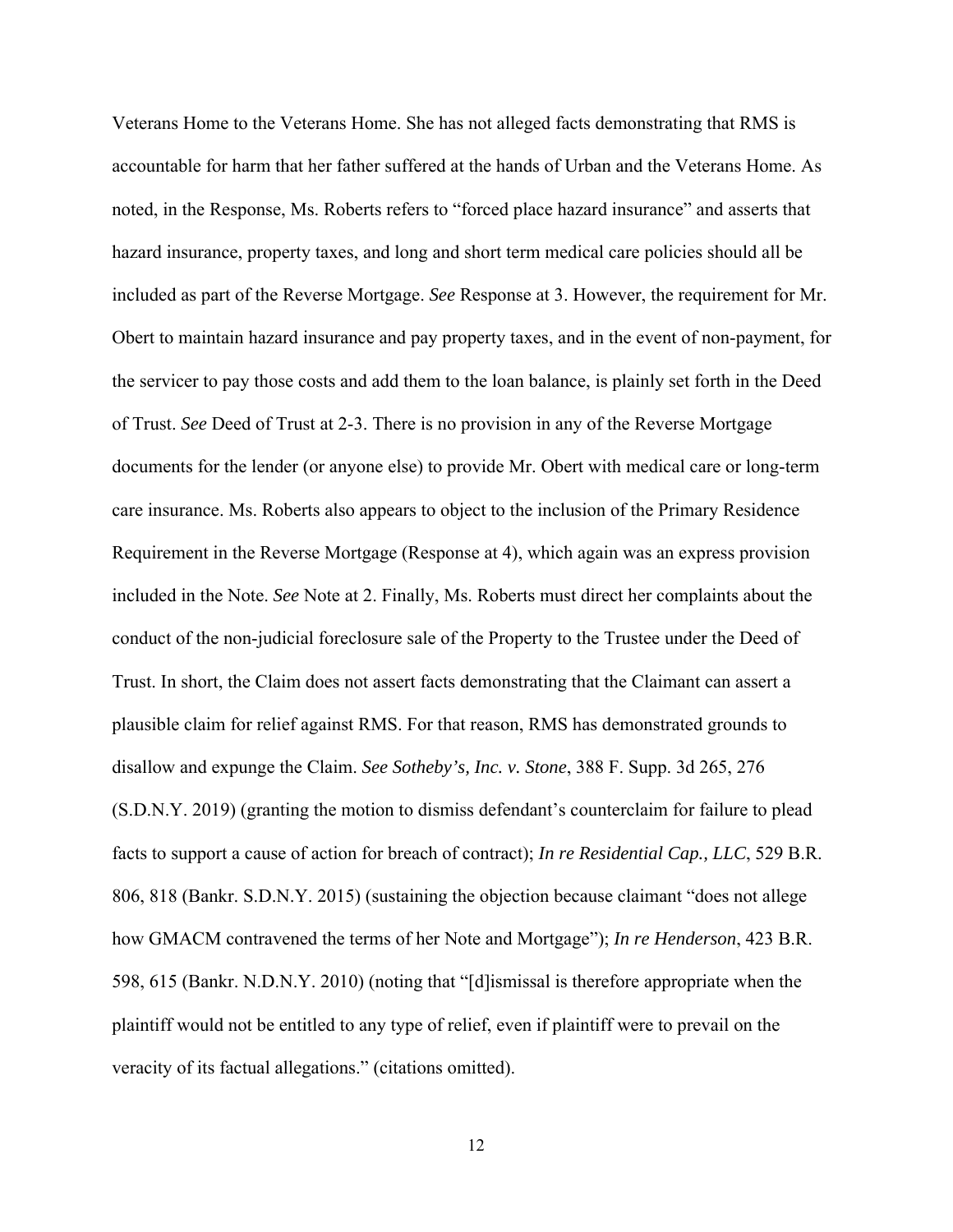Moreover, and in any event, the claims at issue are barred by applicable statutes of limitation under Oregon law. The Note and Deed of Trust were both executed almost fourteen years ago on December 5, 2007. In Oregon, the statute of limitations for fraud is two years from the date of discovery, six years for contract claims, and seven years from the date of the discovery for claims of elder abuse. *See* ORS §12.110(1); ORS §12.080; ORS § 124.130.14 "The discovery rule in ORS 12.110(1) creates the following disjunctive test for fraud-claim accrual: a fraud claim accrues when the plaintiff has discovered facts or, in the exercise of reasonable diligence, should have discovered facts that would alert a reasonable person to the existence of the three elements of an actionable injury, which are (1) harm, (2) causation, and (3) tortious conduct—viz., the alleged fraud." *Murphy v. Allstate Ins. Co*., 284 P.3d 524, 528 (Or.App. 2012). The Estate Representatives contend, and the Court agrees, that fraud claims relating to the origination of the Reverse Mortgage accrued on the later of the date that the Claimant executed the Note and the date that the Deed of Trust was recorded. The Note was executed on December 5, 2007 and the Deed of Trust was recorded on December 12, 2007. Therefore, the latest the statute of limitations for any potential claim by Mr. Obert expired was December 12, 2014, which was five years prior to the filing of the Claim. Reply ¶ 21. For claims of elder abuse and fraud arising from origination documents, the date of discovery is the date the loan is fully executed, and the Deed of Trust is recorded. *Swango v. Nationstar Sub1, LLC*, 2018 WL 4100661, at \*11 (D. Or. Aug. 27, 2018) (holding that, under Oregon law, a plaintiff's 2018 elder

<sup>&</sup>lt;sup>14</sup> In an action for breach of contract, the six-year statute of limitations runs from the date of breach, not the date of the contract. *Waxman v. Waxman & Assocs., Inc.,* 224 Or. App. 499, 512 (2008) (concluding that the trial court correctly held that plaintiffs' contract claims are barred by the statute of limitations and that the arbitration award cannot be given preclusive effect.). *See also* ORS § 12.080(4) providing that "[a]n action for taking, detaining or injuring personal property, including an action for the specific recovery thereof, excepting an action mentioned in ORS 12.137; shall be commenced within six years"). Here, the breach of contract claim accrued in and the statute of limitations ran six years later, in 2013. Therefore, the claim for breach of contract ran several years before the Claim was filed.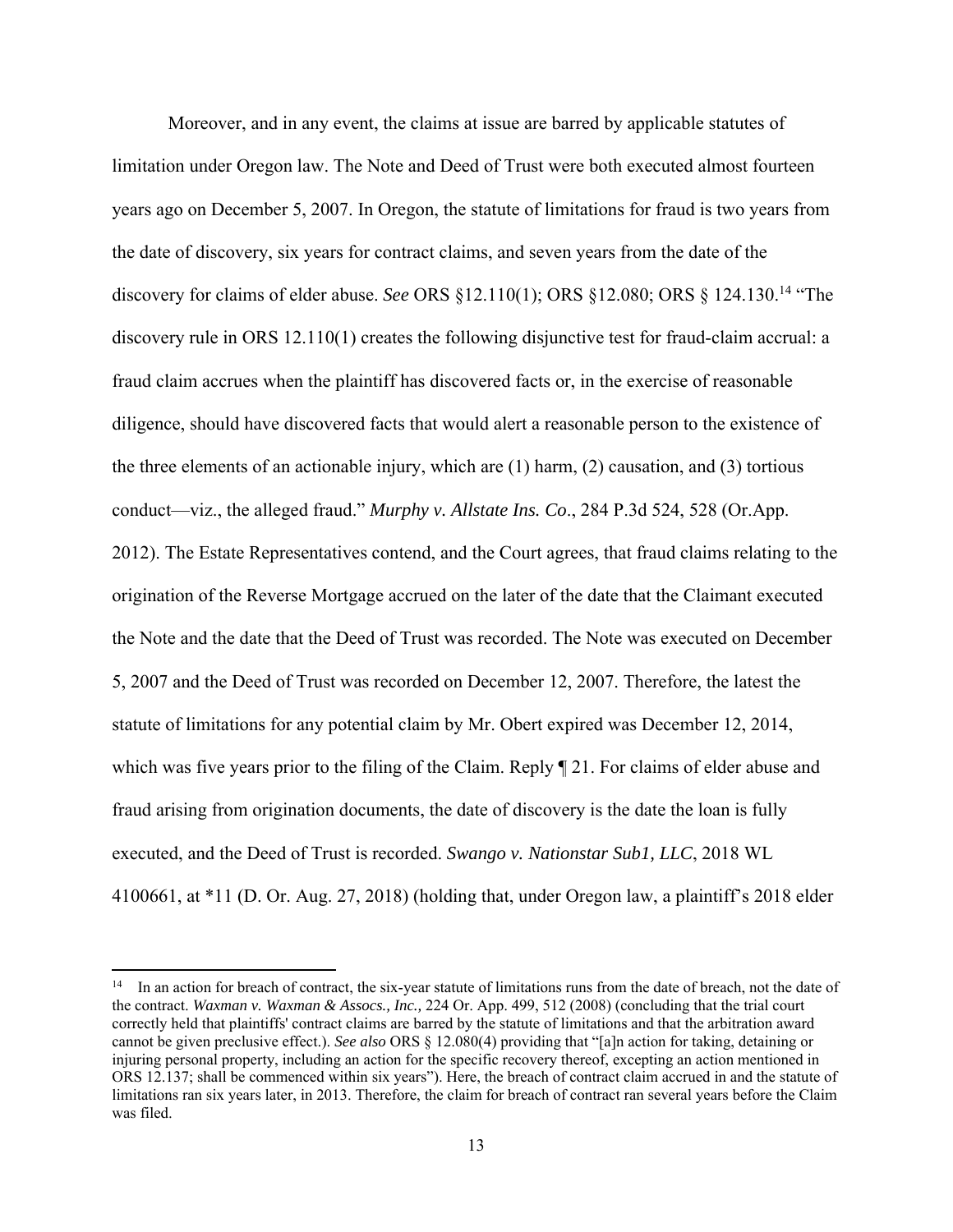financial abuse and fraud claims based on the terms of a reverse mortgage loan and deed of trust were time barred because the statute of limitations began to run in 2009, when the loan was finalized, and the underlying deed of trust was recorded). The Note and Deed of Trust were recorded in 2007. Accordingly, the statute of limitations expired almost five years before Ms. Roberts filed the Claim in 2019.

 The facts relevant to the Claim are analogous to those previously considered by this Court in connection with the claim of Victor Khoury. Mr. Khoury alleged that he was tricked by an unnamed gentleman into entering into a reverse mortgage, which was also originated by Urban, in 2010 and later serviced by RMS. *See* June 24, 2021 Omnibus Hr'g. Tr. at 48:20-25, 50:3-9.15 In expunging Mr. Khoury's claim, the Court noted that RMS "really has nothing to do" with the origination of the reverse mortgage and that the claim was really that "you never should have taken out the reverse mortgage and you were pressured into doing it unfairly by a predatory lender." *Id.* at 53:23-54:6. The Court also expunged Mr. Khoury's claim on the grounds that the statute of limitations had passed on any potential claim against RMS. *Id.* at 58:18- 21 ("And so because you've not alleged facts that support a claim and the only claims you would have would be barred by the running of time, right, I'm going to be sustaining the objection."). Here, the claims of alleged wrongdoing and unfairness arise from the execution of the Reverse Mortgage and the plain terms of the Note and Deed of Trust. Moreover, as in *Khoury*, any applicable statute of limitations long expired before the Chapter 11 Cases were filed.

 The fraud claim also fails to state a claim for relief against RMS because it does not allege fraud with particularity. Under Federal Rule of Civil Procedure 9(b) ("Rule 9(b)"), in "alleging fraud or mistake, a party must state with particularity the circumstances constituting

<sup>15</sup> A copy of the transcript is annexed as Exhibit G to the Reply.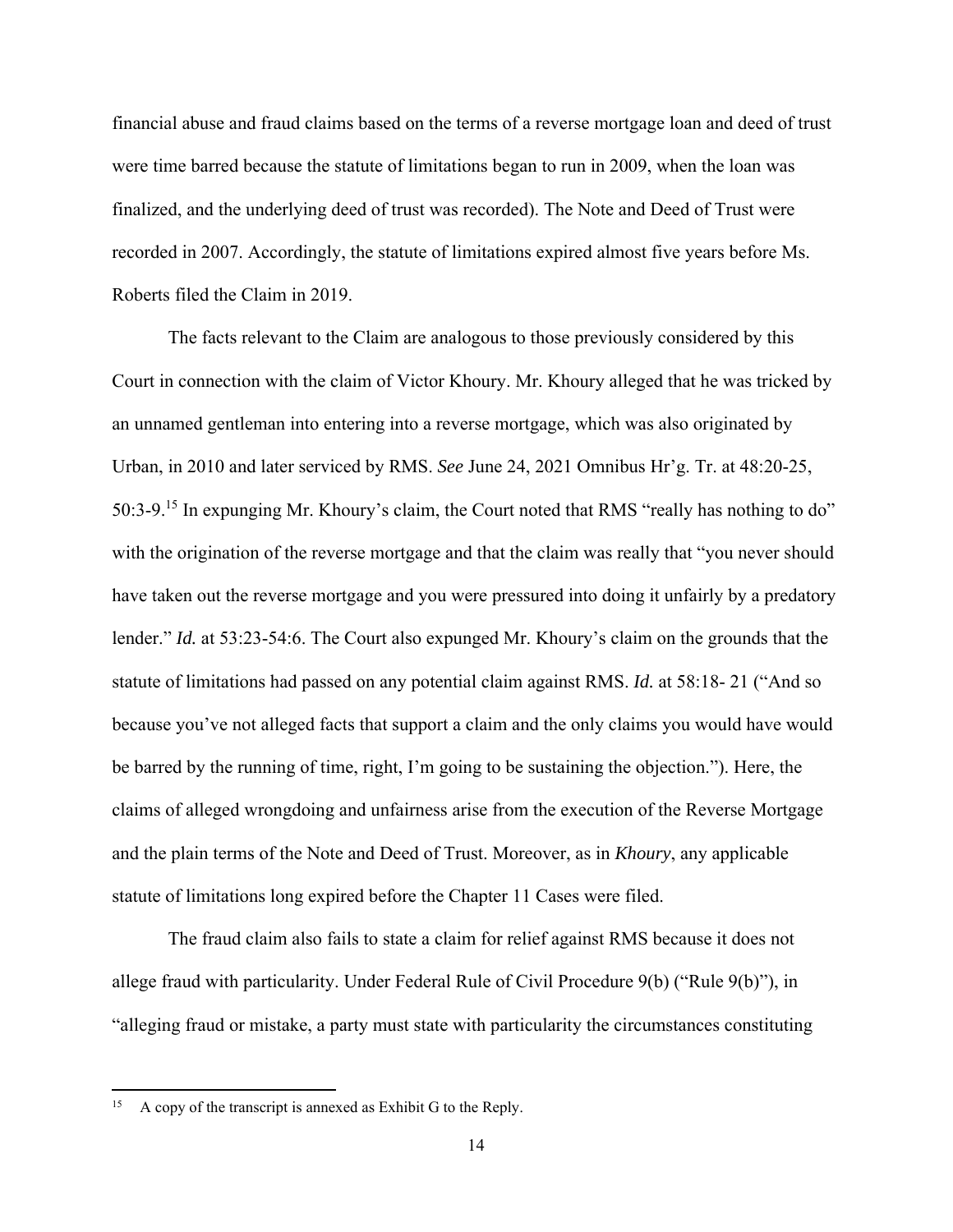fraud or mistake. Malice, intent, knowledge, and other conditions of a person's mind may be alleged generally." Fed. R. Civ. P.  $9(b)$ .<sup>16</sup> Additionally, in this circuit, pleading fraud requires more than general allegations of intent to prove fraud. When pleading scienter, parties "must allege facts that give rise to a strong inference of fraudulent intent." *First Capital Asset Mgmt., Inc. v. Satinwood, Inc.,* 385 F.3d 159, 179 (2d Cir. 2004). Claimant can meet this standard by "(1) alleging facts to show that defendant[ ] had both motive and opportunity to commit fraud, or by (2) alleging facts that constitute strong circumstantial evidence of conscious misbehavior or recklessness." *PetEdge, Inc. v. Garg*, No. 1:15-CV-9606-GHW, 2017 WL 564088, at \*9 (S.D.N.Y. Feb. 10, 2017) (alteration in original) (internal citation omitted). "To qualify as 'strong,' the inference of scienter must be more than merely 'reasonable' or 'permissible'—it must be cogent and compelling, thus strong in light of the other explanations." *In re AlphaStar Ins. Grp. Ltd.*, 383 B.R. 231, 257 (Bankr. S.D.N.Y. 2008).

 The Claim contains few allegations directed against RMS and those that are so directed, do not identify any statement or other representation made by RMS that is alleged to be fraudulent. Moreover, neither the Claim nor Response contain any allegation giving rise to a strong inference of fraudulent intent of RMS. The Response contains (i) allegations of "coercion by leading the borrower into believing they will be allowed to remain in the home," and (ii) accuses the Debtors of manipulating the insurance industry. *See* Response at 2, 3. Neither allegation gives rise to a cogent and compelling inference of fraudulent intent, and therefore the Claim and Response do not satisfy the Rule 9(b) pleading standard. *See Musalli Factory for Gold & Jewellry Co. v. JPMorgan Chase Bank, N.A.,* 382 F. App'x 107, 108–09 (2d Cir. 2010) (affirming dismissal by the district court and noting that "Rule 9(b) requires that the

Rule 9 is made applicable herein by Bankruptcy Rule 7009.